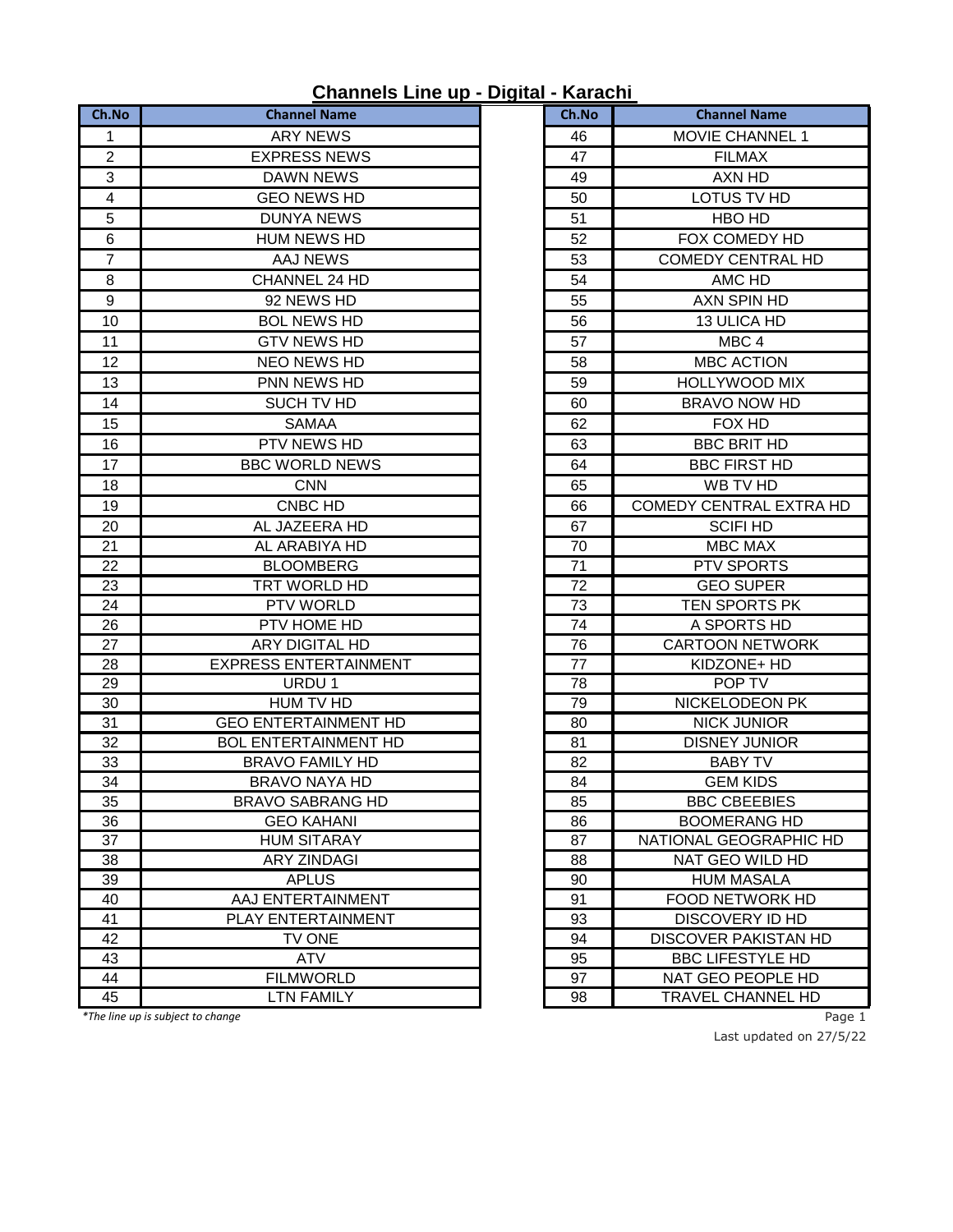| Ch.No | <b>Channel Name</b>             | Ch.No | <b>Channel Name</b>         |
|-------|---------------------------------|-------|-----------------------------|
| 100   | <b>BBC EARTH HD</b>             | 149   | <b>EURONEWS</b>             |
| 102   | <b>ESPORTS HD</b>               | 150   | <b>RUSSIA TODAY</b>         |
| 103   | <b>DUBAI RACING</b>             | 151   | FRANCE 24                   |
| 104   | AD SPORTS 2 HD                  | 153   | PRESS TV HD                 |
| 105   | <b>BEIN SPORTS HD 3</b>         | 154   | AL QURAN HD                 |
| 106   | <b>SKY SPORTS F1 HD</b>         | 155   | AL SUNNAH HD                |
| 107   | <b>BEIN SPORTS HD 5</b>         | 156   | <b>BRAVO ISLAMIC HD</b>     |
| 108   | <b>BEIN SPORTS PREMIUM 1 HD</b> | 157   | <b>ARY QTV</b>              |
| 109   | <b>BEIN SPORTS HD</b>           | 158   | PEACE TV ENGLISH HD         |
| 110   | BEIN SPORTS HD 1 ENGLISH        | 159   | PEACE TV URDU HD            |
| 111   | BEIN SPORTS HD 2 ENGLISH        | 160   | <b>MADANI CHANNEL</b>       |
| 112   | AD SPORTS 3 HD                  | 161   | ARREHMAN ARRAHEEM HD        |
| 113   | EUROSPORT 1 HD                  | 162   | KARBALA TV HD               |
| 114   | EUROSPORT 2 HD                  | 163   | HADI TV 1                   |
| 115   | <b>GOLF CHANNEL HD</b>          | 165   | AHL-E-BAIT TV               |
| 116   | SKY SPORTS GOLF HD              | 166   | PAIGHAM TV                  |
| 117   | <b>EXTREME SPORTS HD</b>        | 167   | <b>LAHORE NEWS HD</b>       |
| 119   | <b>DUBAI SPORTS 2</b>           | 169   | <b>GNN HD TV</b>            |
| 120   | <b>DUBAI ONE</b>                | 170   | <b>NEWS ONE</b>             |
| 121   | HBO <sub>2</sub> HD             | 171   | 7 NEWS HD                   |
| 122   | <b>CBS REALITY HD</b>           | 172   | <b>CITY-42</b>              |
| 125   | OSN MOVIES HD                   | 173   | <b>CITY-41</b>              |
| 127   | <b>CBS EUROPA</b>               | 174   | PTV NATIONAL                |
| 128   | MBC <sub>2</sub>                | 175   | <b>ROZE NEWS</b>            |
| 129   | BEIN MOVIES PREMIERE 1 HD       | 176   | <b>CAPITAL TV</b>           |
| 130   | DTX HD                          | 177   | <b>ABB TAKK</b>             |
| 131   | DISCOVERY SCIENCE HD            | 178   | <b>VIRTUAL UNIVERSITY 1</b> |
| 132   | <b>HISTORY HD</b>               | 182   | PUBLIC NEWS HD              |
| 135   | <b>FASHION TV</b>               | 183   | <b>CHANNEL FIVE</b>         |
| 136   | <b>GEM PROPERTY</b>             | 184   | PASHTO <sub>1</sub>         |
| 137   | <b>ARIRANG</b>                  | 185   | PTV BOLAN                   |
| 138   | <b>MTV LIVE HD</b>              | 186   | <b>KTN</b>                  |
| 139   | <b>ARY MUSIK</b>                | 187   | SINDH TV                    |
| 140   | <b>NICK MUSIC</b>               | 188   | AWAZ TV HD                  |
| 141   | MTV 00S                         | 189   | <b>AVT KHYBER</b>           |
| 142   | 8XM                             | 190   | <b>KASHISH</b>              |
| 143   | <b>JALWA</b>                    | 191   | KAY <sub>2</sub>            |
| 145   | <b>CHANNEL [V]</b>              | 192   | <b>WASEB TV</b>             |
| 146   | <b>CGTN</b>                     | 194   | <b>MASHRIQ TV</b>           |
| 147   | <b>NHK WORLD</b>                | 195   | <b>ROHITV</b>               |
| 148   | <b>DW</b>                       | 196   | <b>MEHRAN TV</b>            |

*\*The line up is subject to change* Page 2

| Ch.No | <b>Channel Name</b>         |
|-------|-----------------------------|
| 149   | <b>EURONEWS</b>             |
| 150   | <b>RUSSIA TODAY</b>         |
| 151   | FRANCE 24                   |
| 153   | PRESS TV HD                 |
| 154   | AL QURAN HD                 |
| 155   | AL SUNNAH HD                |
| 156   | <b>BRAVO ISLAMIC HD</b>     |
| 157   | <b>ARY QTV</b>              |
| 158   | PEACE TV ENGLISH HD         |
| 159   | PEACE TV URDU HD            |
| 160   | <b>MADANI CHANNEL</b>       |
| 161   | ARREHMAN ARRAHEEM HD        |
| 162   | <b>KARBALA TV HD</b>        |
| 163   | <b>HADI TV1</b>             |
| 165   | AHL-E-BAIT TV               |
| 166   | PAIGHAM TV                  |
| 167   | LAHORE NEWS HD              |
| 169   | <b>GNN HD TV</b>            |
| 170   | <b>NEWS ONE</b>             |
| 171   | 7 NEWS HD                   |
| 172   | <b>CITY-42</b>              |
| 173   | $\overline{C}$ ITY-41       |
| 174   | PTV NATIONAL                |
| 175   | <b>ROZE NEWS</b>            |
| 176   | <b>CAPITAL TV</b>           |
| 177   | ABB TAKK                    |
| 178   | <b>VIRTUAL UNIVERSITY 1</b> |
| 182   | PUBLIC NEWS HD              |
| 183   | <b>CHANNEL FIVE</b>         |
| 184   | PASHTO 1                    |
| 185   | PTV BOLAN                   |
| 186   | <b>KTN</b>                  |
| 187   | SINDH TV                    |
| 188   | <b>AWAZ TV HD</b>           |
| 189   | <b>AVT KHYBER</b>           |
| 190   | KASHISH                     |
| 191   | KAY 2                       |
| 192   | <b>WASEB TV</b>             |
| 194   | MASHRIQ TV                  |
| 195   | <b>ROHITV</b>               |
| 196   | <b>MEHRAN TV</b>            |

Last updated on 27/5/22